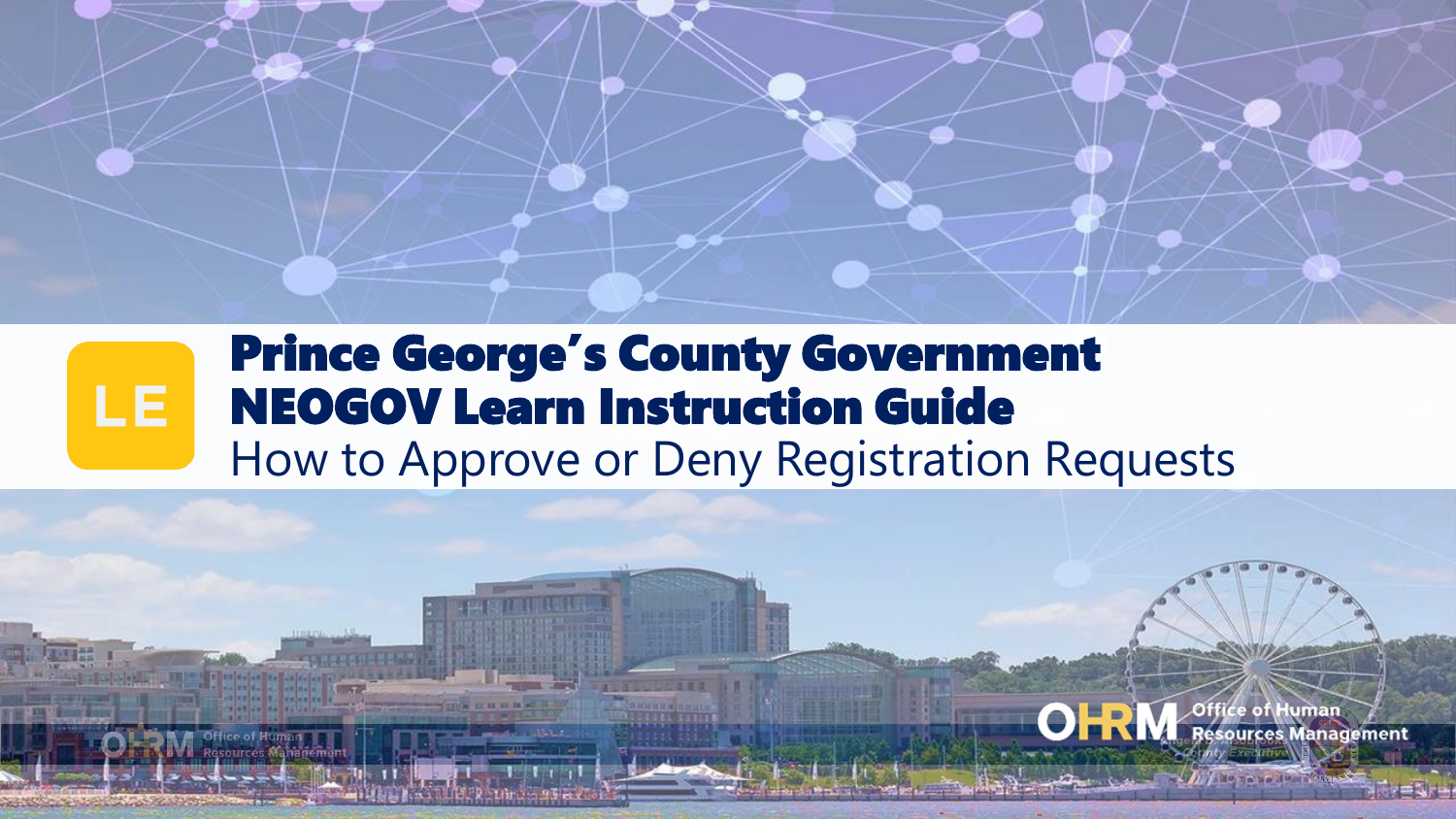### Instruction Guide Topics

### This instruction guide will show you:

- 1. An overview of the training registration process
- 2. How to approve training requests
- 3. How to deny training requests



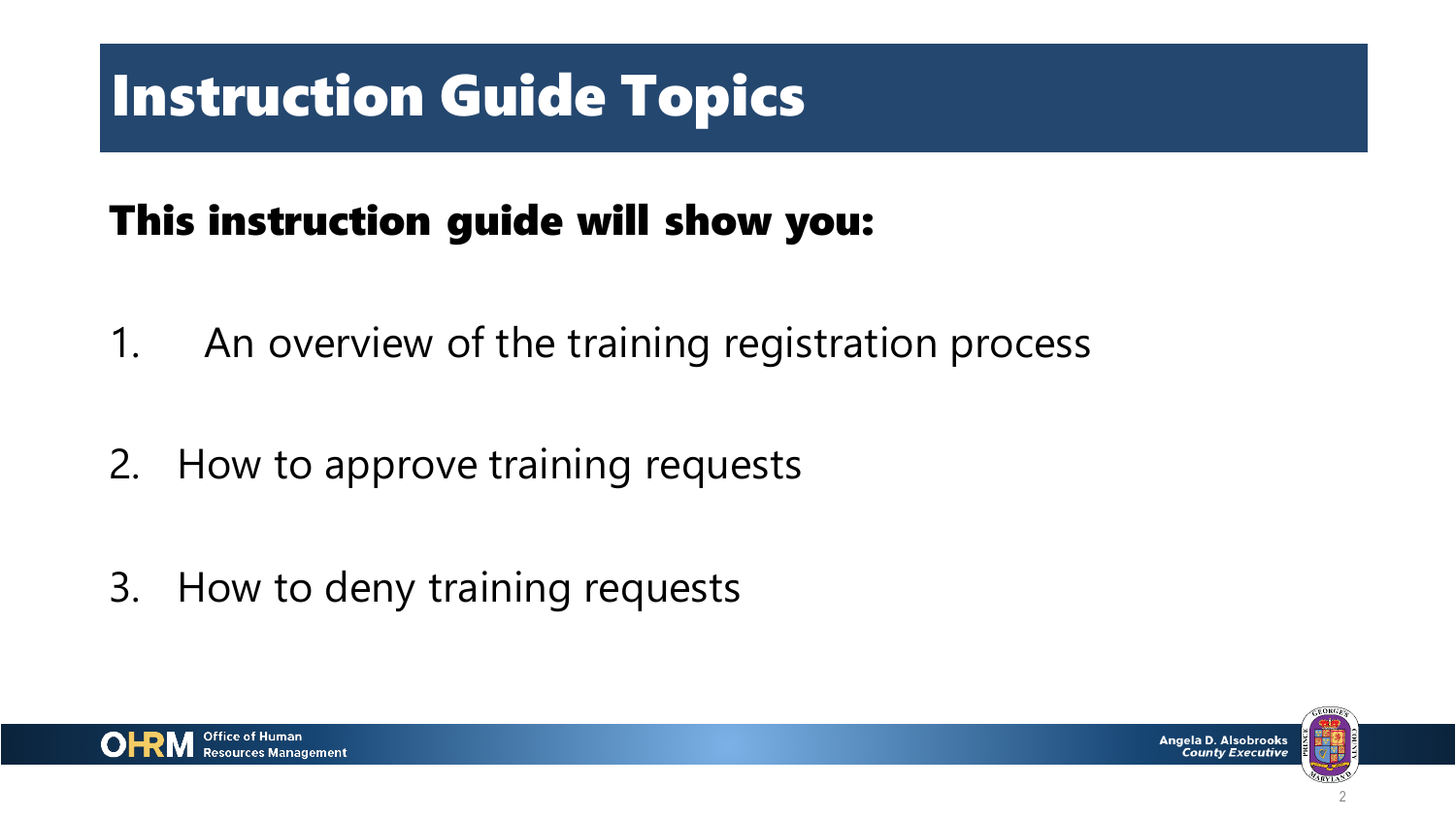### **Internet Browsers Used to Access NEOGOV Learn**

### **NEOGOV Learn can be accessed using two internet browsers:**

- Google Chrome
- Microsoft Edge

### **These systems should be used to ensure that all functionality in NEOGOV Learn is accessible.**



#### **Microsoft Edge**





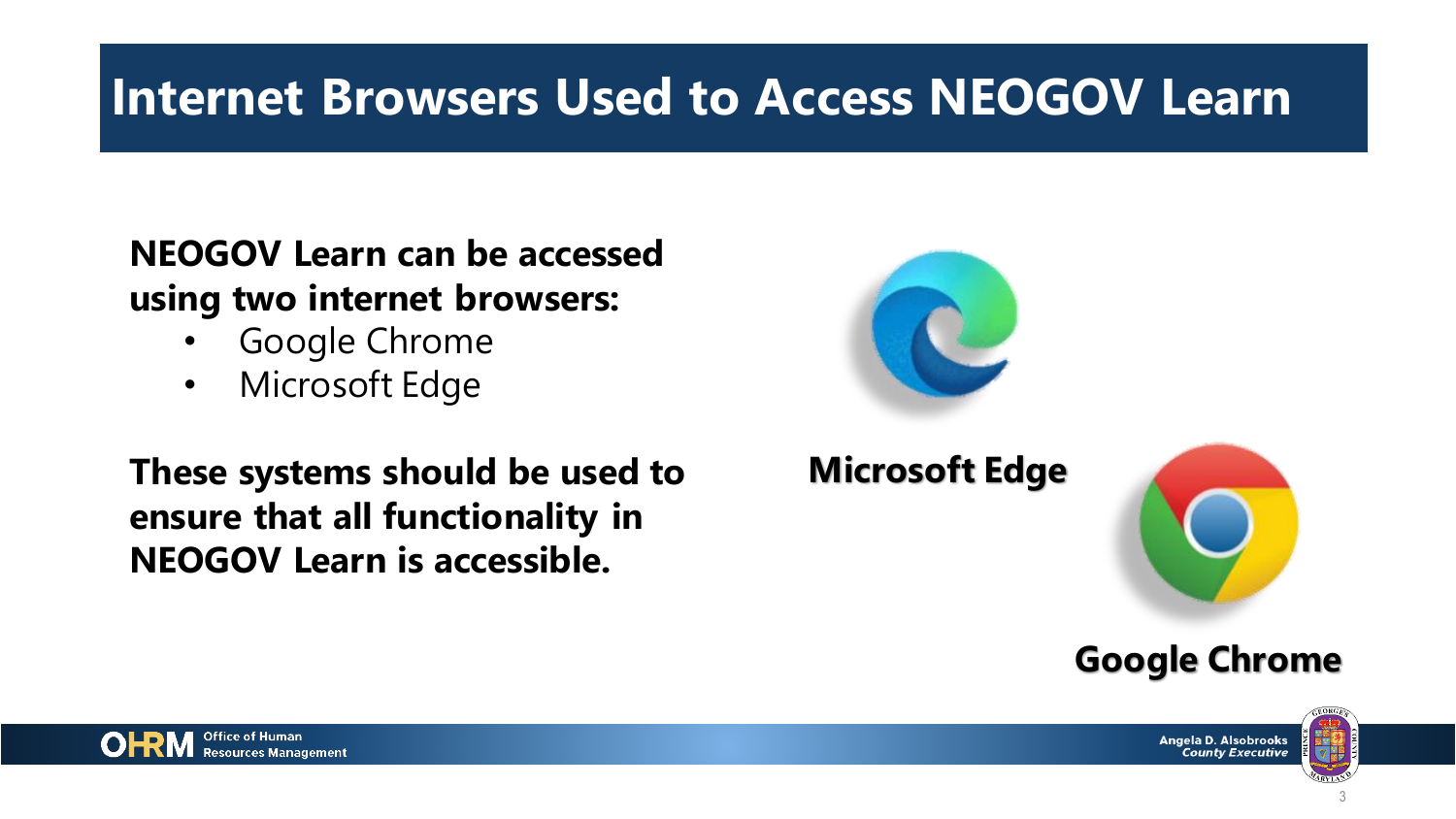## **STEP 1 | Navigate to the LMS Login Page**

- a. From your browser window **navigate to the OHRM County Learning and Development webpage [online here](https://www.princegeorgescountymd.gov/3376/Learning-Management-System)**
- b. Click **NEOGOV Learn LMS** image

**Please Note:** You must use either the Google Chrome or Microsoft Edge with Chromium internet browsers to access the LMS



**Office of Human** 

**Resources Management** 

#### **New LMS Access - NEOGOV Learn**

Available starting June 1, 2021

Please click the image below to access the new Prince George's County Learning Management System.



**Angela D. Alsobrooks County Executive** 

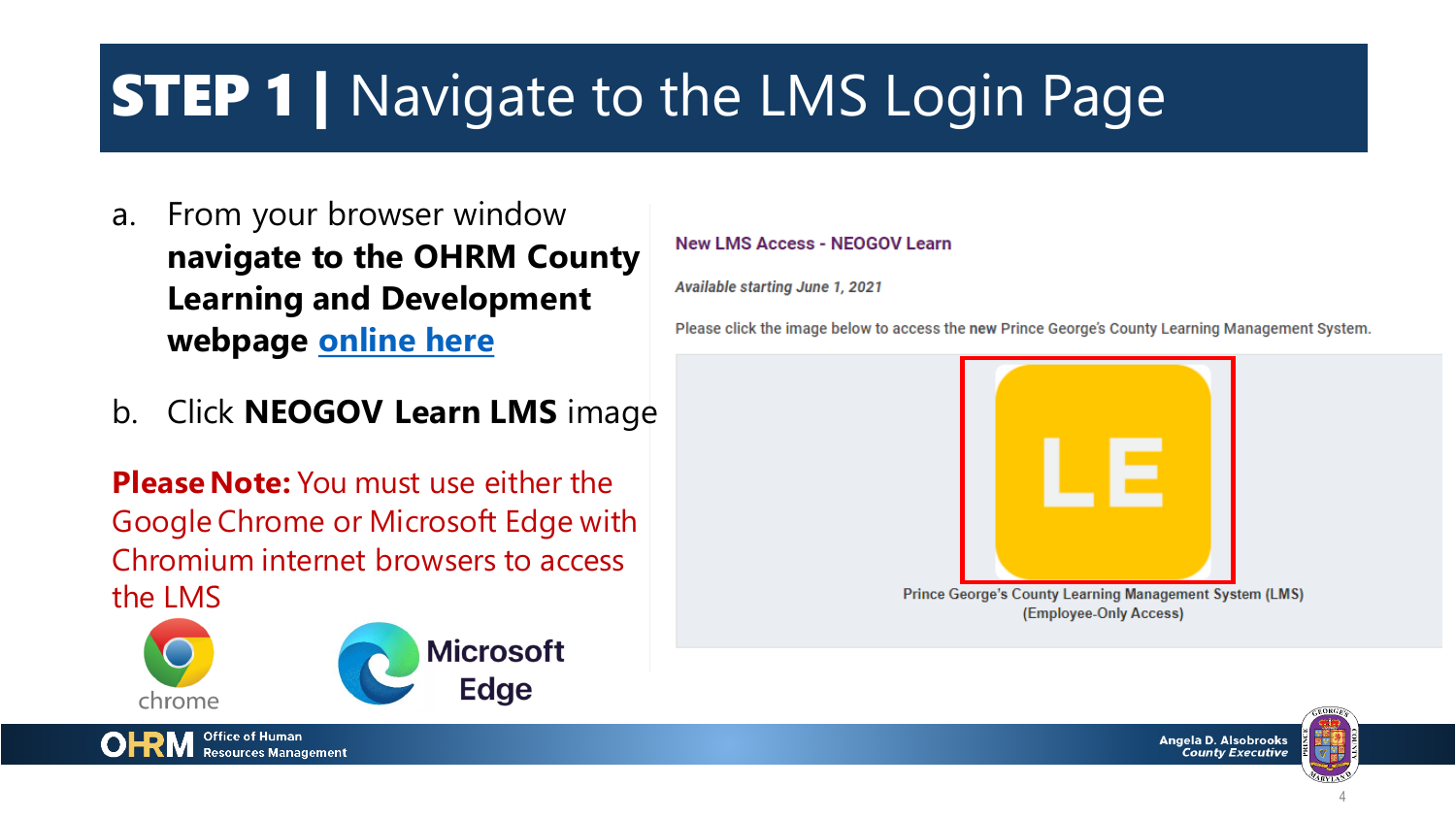# STEP 1 *(continued)* | Login to the LMS

#### **Employees are able to use Single Sign On to login to NEOGOV Learn.**

a. Once you reach the login page, **enter your county email address and password**, and click "Sign In"

**Please Note:** You should use the same email and password used to login your computer

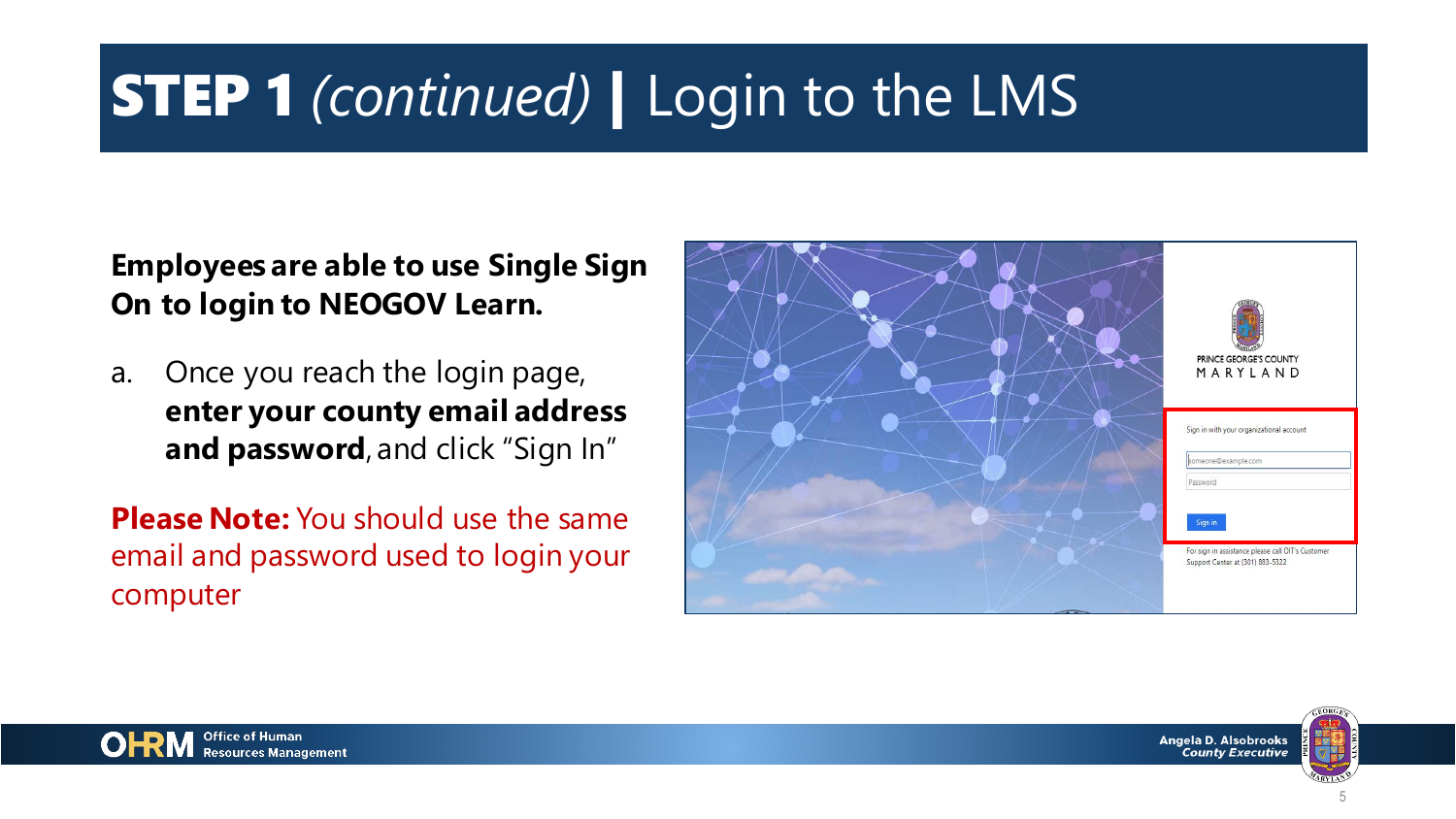### LMS Training Registration Process

#### The process below takes place **if your employee registers for a training** in the LMS:

**Employee registers for a training in the LMS. If course requires approval, course will display as "Pending Approval" on course card until the course has been approved.**

**Manager is notified by the LMS requesting approval/denial of the course**

**Manager logs into the LMS to approve/deny training request for employee.**

**Notification from the LMS is sent to manager and employee confirming the approval/denial of request in the LMS**

**Office of Human** 

**Resources Management** 

**If training is APPROVED, the email from LMS to employee and manager will contain calendar invitation to add session to Outlook calendar** 

**If training is NOT APPROVED, employee receives a notification from LMS and is not enrolled in training**, **and the course will be labeled as "cancelled" on the course card.**

> Angela D. Alsobrooks **County Executive**



6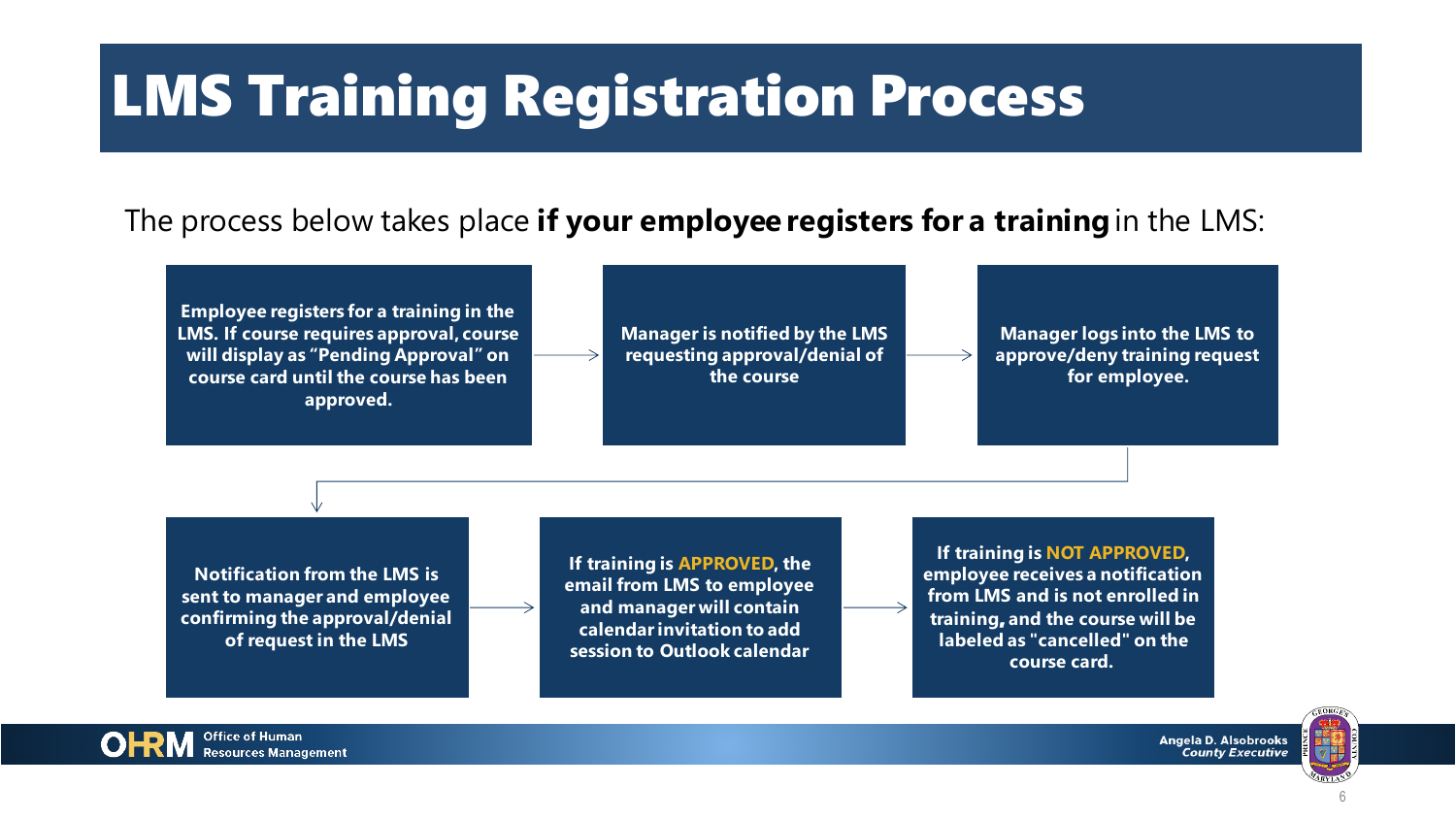## STEP 2 | How to **Approve** Training

#### **After logging into the LMS**

- 1. Click **Training.** From this tab, managers are able to see an overview of the training activity and any tasks that need to be completed.
- 2. In the **My Tasks** column under the *Approval*  section, managers will see the request from their direct reports to approve or deny training requests that need approval.
- *3. To Approve a Course*, simply left click the **Approve** icon. The course will be automatically added to employee's *My Courses* and the course card will reflect **Enrolled**.
- 4. A notification bar will appear at the top of the manager's screen confirming that the **Enrollment request** was **successfully approved.**



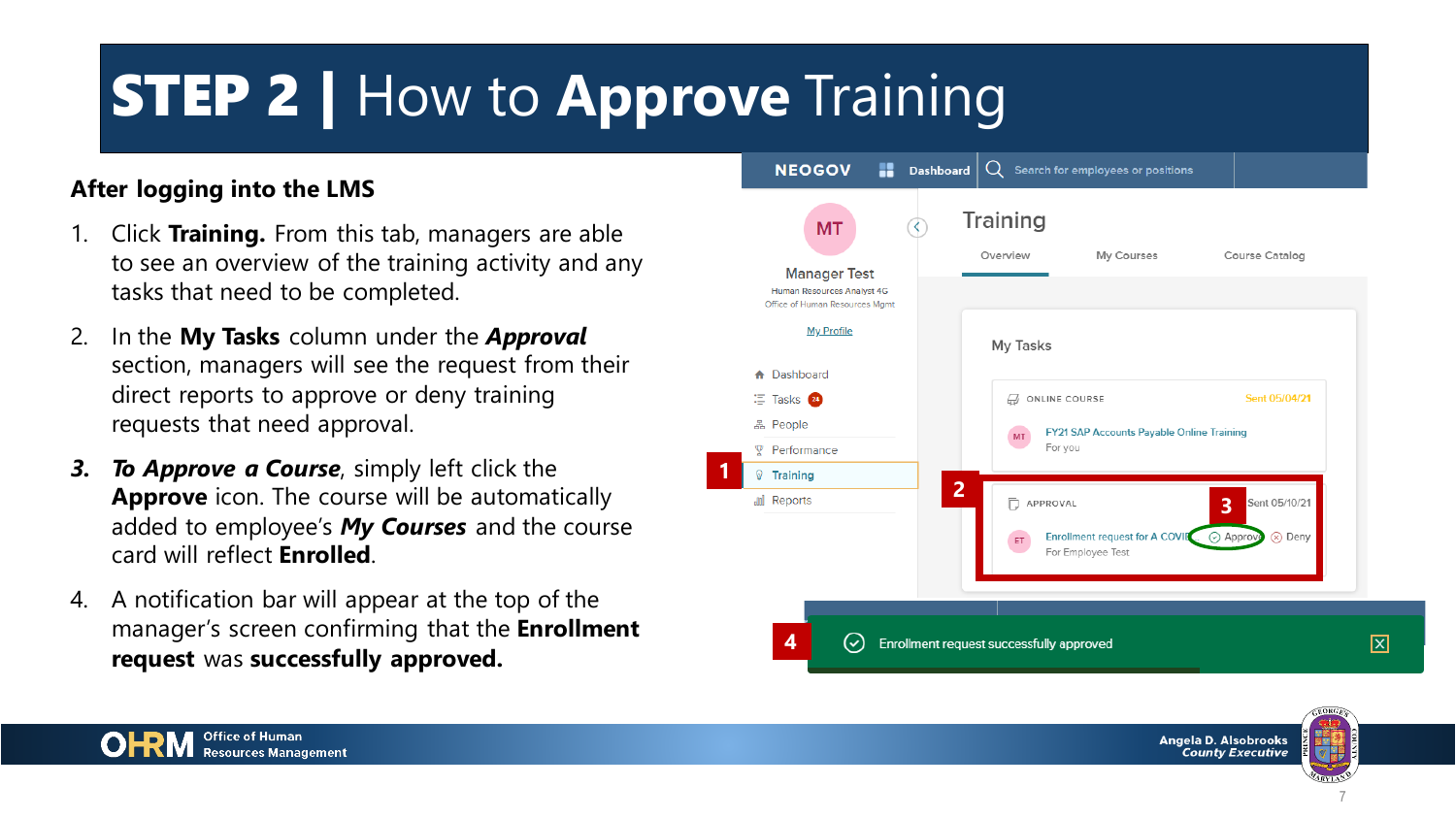## STEP 3 | How to **Deny** Training

#### **After logging into the LMS**

- 1. Click **Training.** From this tab, managers are able to see an overview of the training activity and any tasks that need to be completed.
- 2. In the **My Tasks** column under the *Approval* section, managers will see the request from their direct reports to approve or deny training requests that need approval.
- *3. To Deny a Course*, simply click the **Deny** icon.





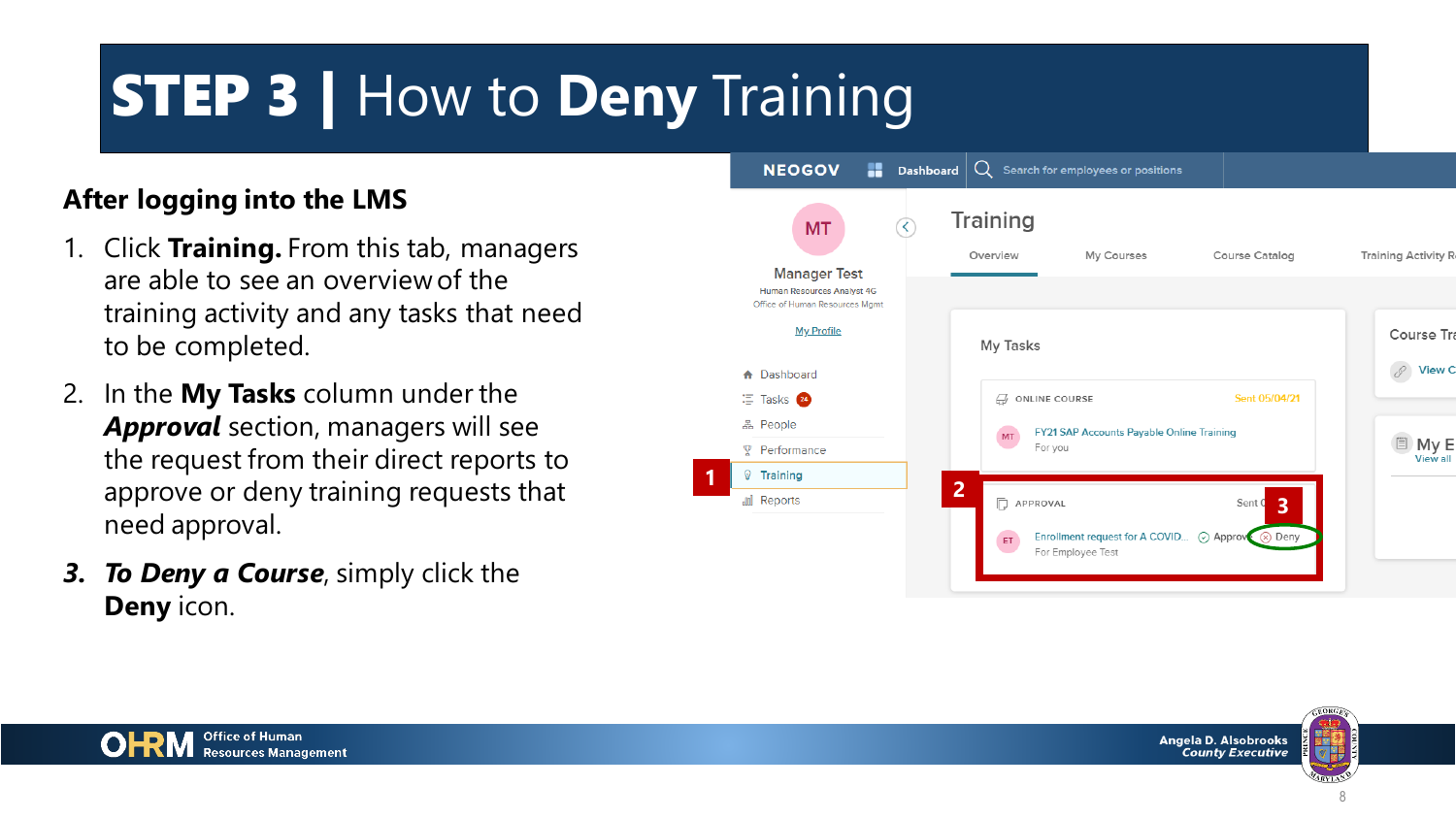### STEP 3 *(continued)* | How to **Deny** Training

- 4. A menu box will appear requiring the manager to submit a comment for denying course enrollment to the employee. Type in your comment.
- 5. Once the manger enters comment, click **Submit comment.**
- 6. A notification bar will appear at the top of the screen confirming that the **Enrollment request** was **successfully denied.**

**Note:** the denied course will appear on the employee's *My Courses* section of their training profile and will be marked a "*cancelled*."



Office of Human **Resources Management** 

Angela D. Alsobrooks **County Executive**